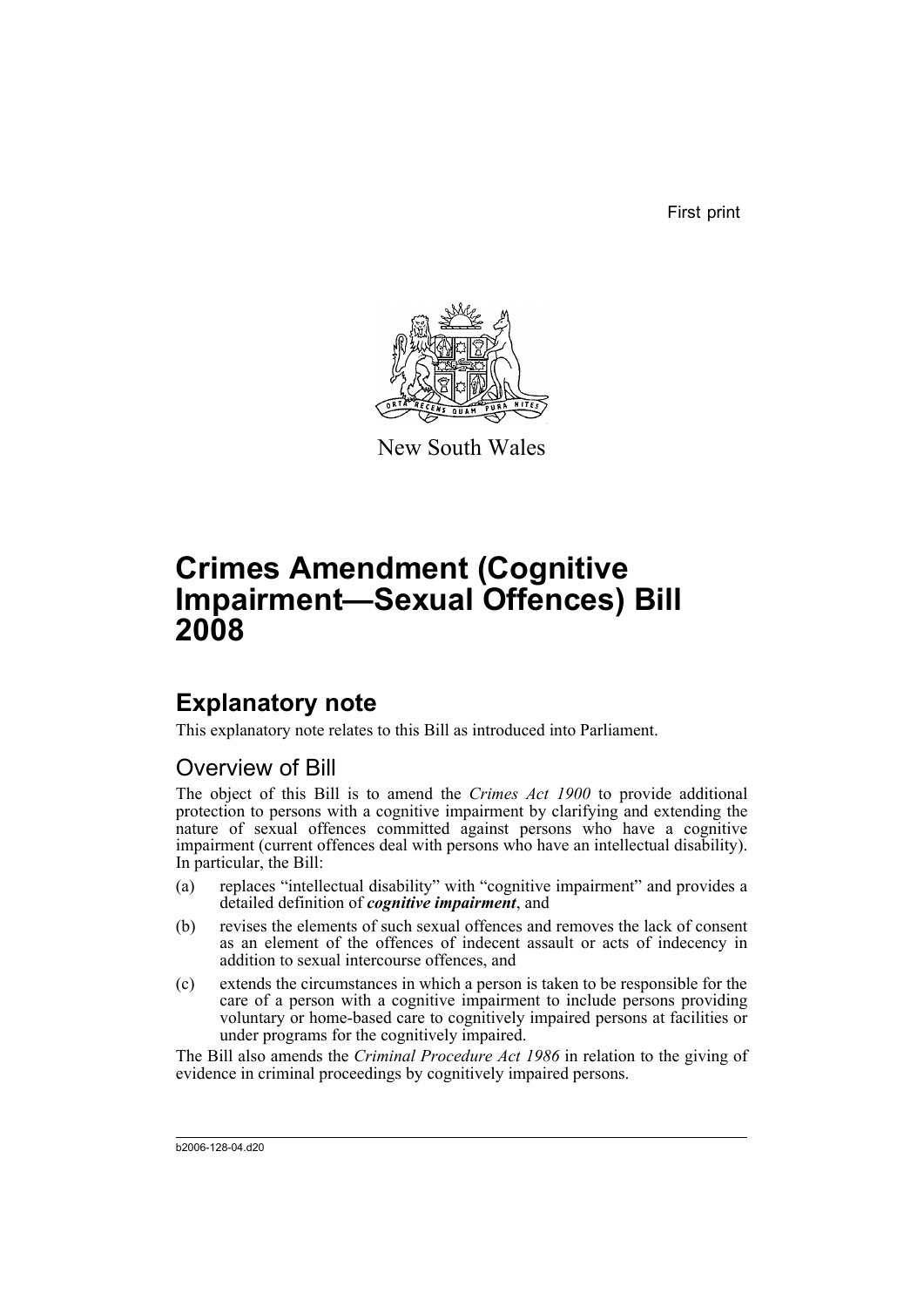Explanatory note

### Outline of provisions

**Clause 1** sets out the name (also called the short title) of the proposed Act.

**Clause 2** provides for the commencement of the proposed Act on a day or days to be appointed by proclamation.

**Clause 3** is a formal provision that gives effect to the amendments to the *Crimes Act 1900* set out in Schedule 1.

**Clause 4** is a formal provision that gives effect to the amendments to the *Criminal Procedure Act 1986* set out in Schedule 2.

**Clause 5** provides for the repeal of the proposed Act after all the amendments made by the proposed Act have commenced. Once the amendments have commenced the proposed Act will be spent and section 30 of the *Interpretation Act 1987* provides that the repeal of an amending Act does not affect the amendments made by that Act.

### **Schedule 1 Amendment of Crimes Act 1900**

**Schedule 1 [1]** amends section 61H of the *Crimes Act 1900* to insert a new definition of *cognitive impairment* for the purposes of Division 10 of Part 3 of that Act (which deals with sexual offences). At present, a victim's "serious intellectual disability" (undefined) is a factor of aggravation that increases the maximum penalty for sexual assault and other sexual offences, and "intellectual disability" (defined as an appreciably below average general intellectual function that results in the person requiring supervision or social habilitation in connection with daily life activities) is the basis of the specific offences in section 66F relating to sexual intercourse with persons with an intellectual disability. The proposed Act replaces those references with the new term "cognitive impairment". The new term covers all impairments of cognitive capacity (whether a disability, disorder, illness or injury), but excludes minor impairments by maintaining the requirement currently in section 66F that the impairment is such that the person requires supervision or social habilitation in connection with daily life activities. **Schedule 1 [2] and [6]** make consequential amendments.

**Schedule 1 [3]** amends section 61Q of the *Crimes Act 1900* to enable a jury, in a trial for an offence of non-consensual sexual intercourse with a cognitively impaired person, to bring in an alternative verdict for an offence under section 66F of sexual intercourse with person who has a cognitive impairment (in cases where the jury is not satisfied that the victim did not consent and that the offender was aware of that fact).

**Schedule 1 [4]** substitutes section 66F of the *Crimes Act 1900*. Currently, section 66F contains offences in relation to sexual intercourse with intellectually disabled persons in which consent is not relevant. A maximum penalty of 10 years imprisonment is applicable where the victim is under the authority of the offender in connection with any facility or program, and a maximum penalty of 8 years imprisonment is applicable in the case of other offenders who take advantage of the intellectually disabled person's vulnerability to sexual exploitation. The amendment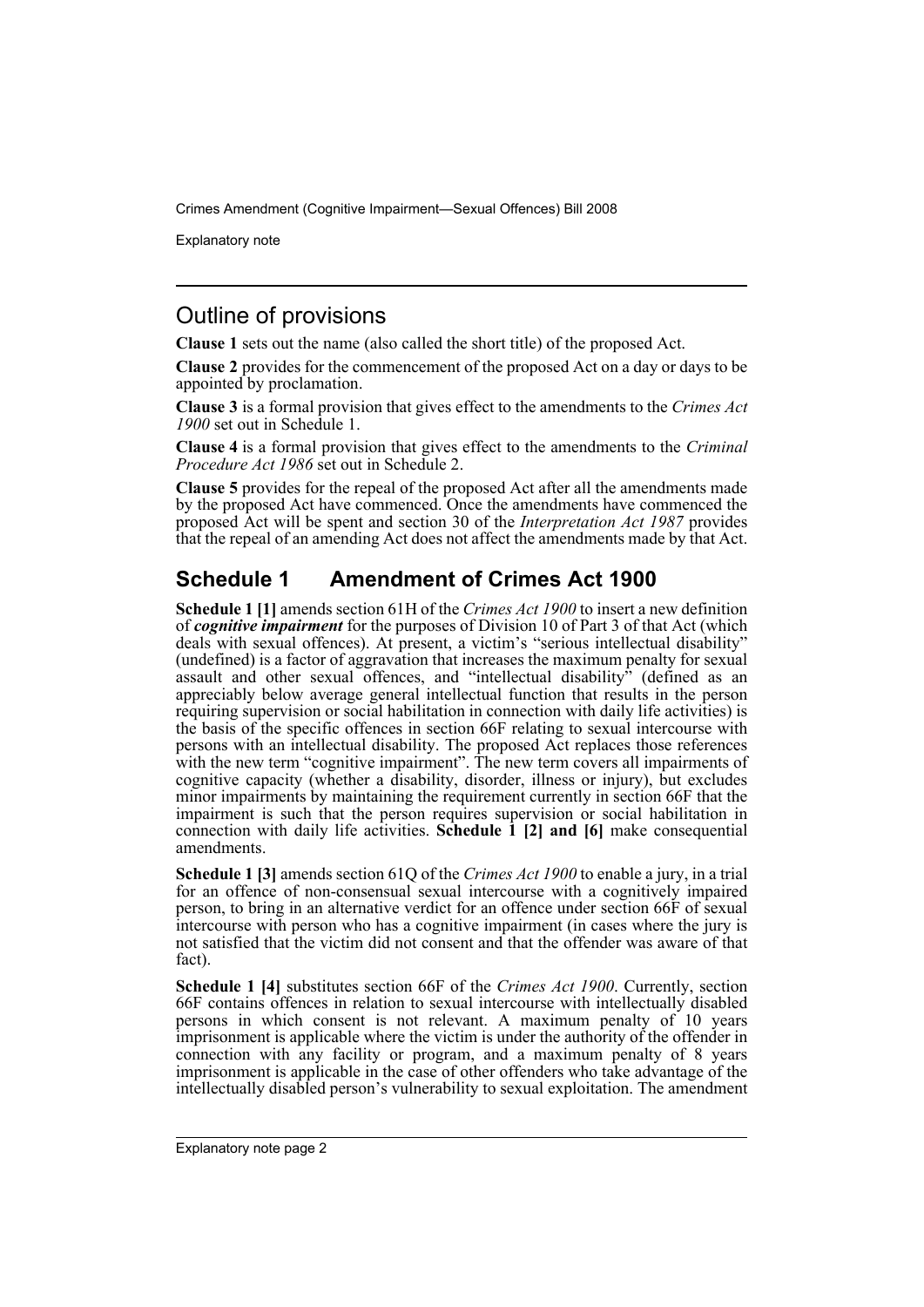Explanatory note

revises section 66F to provide additional protections against the sexual exploitation of persons with a cognitive impairment.

Firstly, the conduct that is subject to the offences is extended by the new definition of "cognitive impairment" (Schedule 1 [1]) and the extension of the offences to voluntary and home-care arrangements by the new definition of persons who are "responsible for the care" of a person with a cognitive impairment. Because of the extension of the offences, a defence is provided to exclude the married or established de facto partners of cognitively impaired persons, anyone who is not aware that the person has a cognitive impairment or any proper medical or hygienic act. The applicable maximum penalties for sexual intercourse with persons with a cognitive impairment remain the same (10 years and 8 years, respectively). In the case of sexual intercourse without the consent of a cognitively impaired person, higher maximum penalties apply as the offender may be prosecuted for sexual assault (s 61I) maximum penalty: 14 years imprisonment) or aggravated sexual assault (s 61J maximum penalty: 20 years imprisonment). Section 61HA (6) (c) of the *Crimes Act 1900* (inserted by the *Crimes Amendment (Consent—Sexual Assault Offences) Act 2007*) makes provision relating to the issue of consent (including when a lack of consent can be established because of cognitive incapacity or an abuse of a position of trust or authority).

Secondly, the revised section removes consent as a defence in prosecutions for offences of indecent assault of, and acts of indecency with or towards, persons with a cognitive impairment. Currently, section 77 of the *Crimes Act 1900* provides that the consent of a child to indecent conduct by an accused (or consent to sexual intercourse) is not a defence. In the case of a cognitively impaired person who is not a child, currently consent is not a defence only in relation to the sexual intercourse offences under section 66F. This is now included in the revised section rather than in section 77 (subsection (5)). The revised section also removes consent as a defence in relation to indecent assault or acts of indecency in relation to a cognitively impaired person (who is not a child) where the prosecution is based on the offender being the person responsible for the care of the cognitively impaired person or the offender taking advantage of the cognitive impairment (subsection  $(6)$ ).

As a consequence of subsection (6) of the revised section, the range of applicable maximum penalties in any such prosecution will be as follows:

- (a) 7 years for indecent assault of a cognitively impaired person (s  $61M(1)$ ) compared to 5 years for indecent assault of a non-impaired person (s 61L),
- (b) 5 years for an act of indecency with or towards a cognitively impaired child under 16 years of age (s  $61O(1)$ )—compared to 2 years for an act of indecency with or towards a non-impaired child under 16 years of age (s 61N (1)),
- (c) 3 years for an act of indecency with or towards a cognitively impaired person over 16 years of age (s 61O (1A))—compared to 18 months for an act of indecency with or towards a non-impaired person over that age (s 61N (2)).

The existing requirement for the approval of the Attorney General to a prosecution under section 66F relating to sexual intercourse with the cognitively impaired has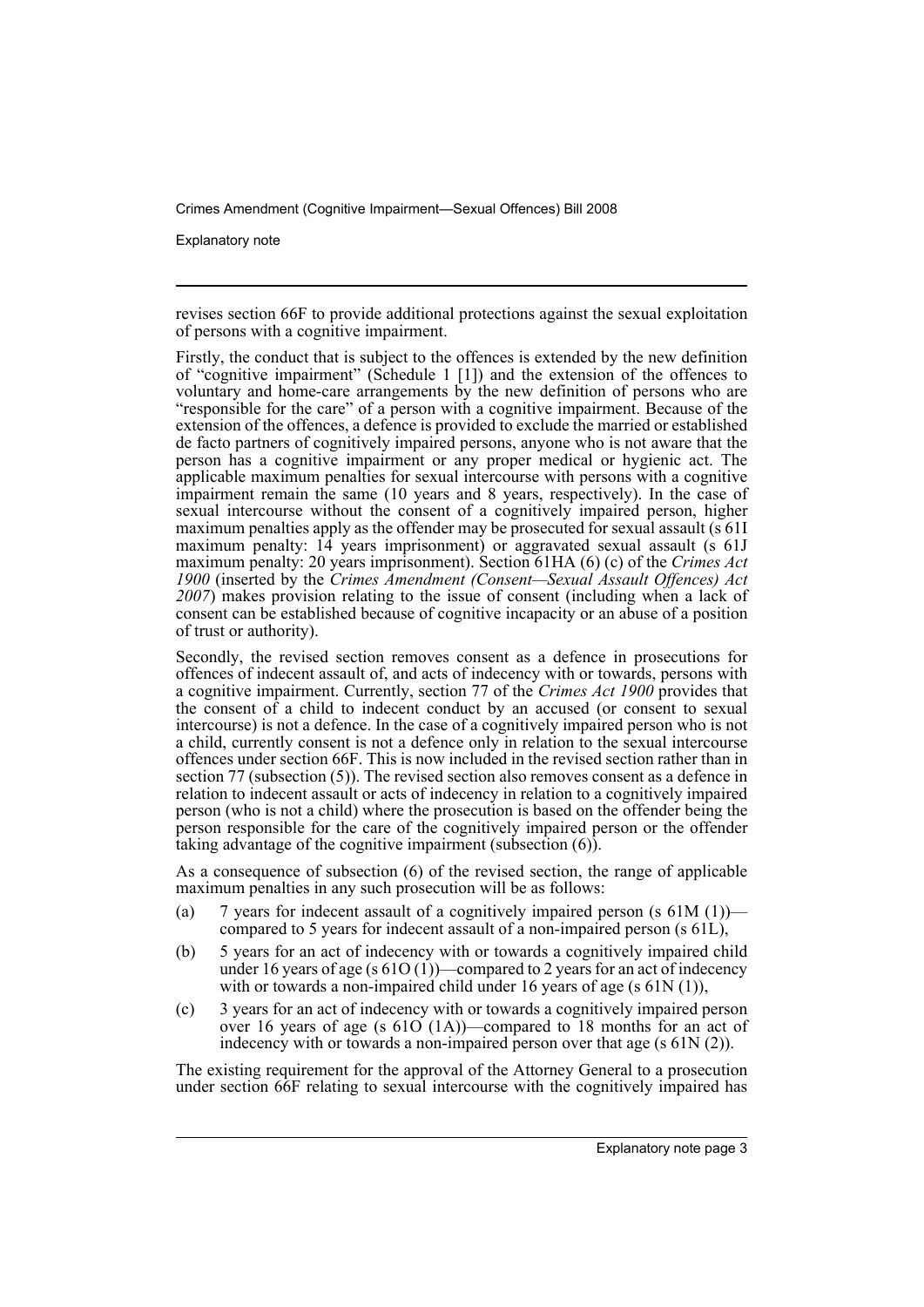Explanatory note

also been applied to the extended offences relating to indecent assault or acts of indecency.

**Schedule 1 [5]** is consequential on the provision in proposed section 66F (5) that consent is not a defence for sexual intercourse offences against cognitively impaired persons (as transferred from section 77 of the *Crimes Act 1900*).

**Schedule 1 [7]** inserts a savings and transitional provision into the *Crimes Act 1900* to ensure that the changes to offences against cognitively impaired persons apply only to conduct occurring after the changes take effect.

#### **Schedule 2 Amendment of Criminal Procedure Act 1986**

The *Criminal Procedure Act 1986* enables evidence to be given in certain proceedings by vulnerable persons (currently defined as children and intellectually impaired persons) in the form of recordings of previous representations and by closed-circuit television in court proceedings. To bring the definition of *vulnerable persons* into line with the amendments made to the *Crimes Act 1900* by Schedule 1 to the proposed Act, **Schedule 2 [1]–[12]** replace references to "intellectually impaired persons" in the *Criminal Procedure Act 1986* with "cognitively impaired persons" and provide for a corresponding meaning of that expression.

Schedule 2 [13] enables savings and transitional regulations to be made as a consequence of the proposed Act.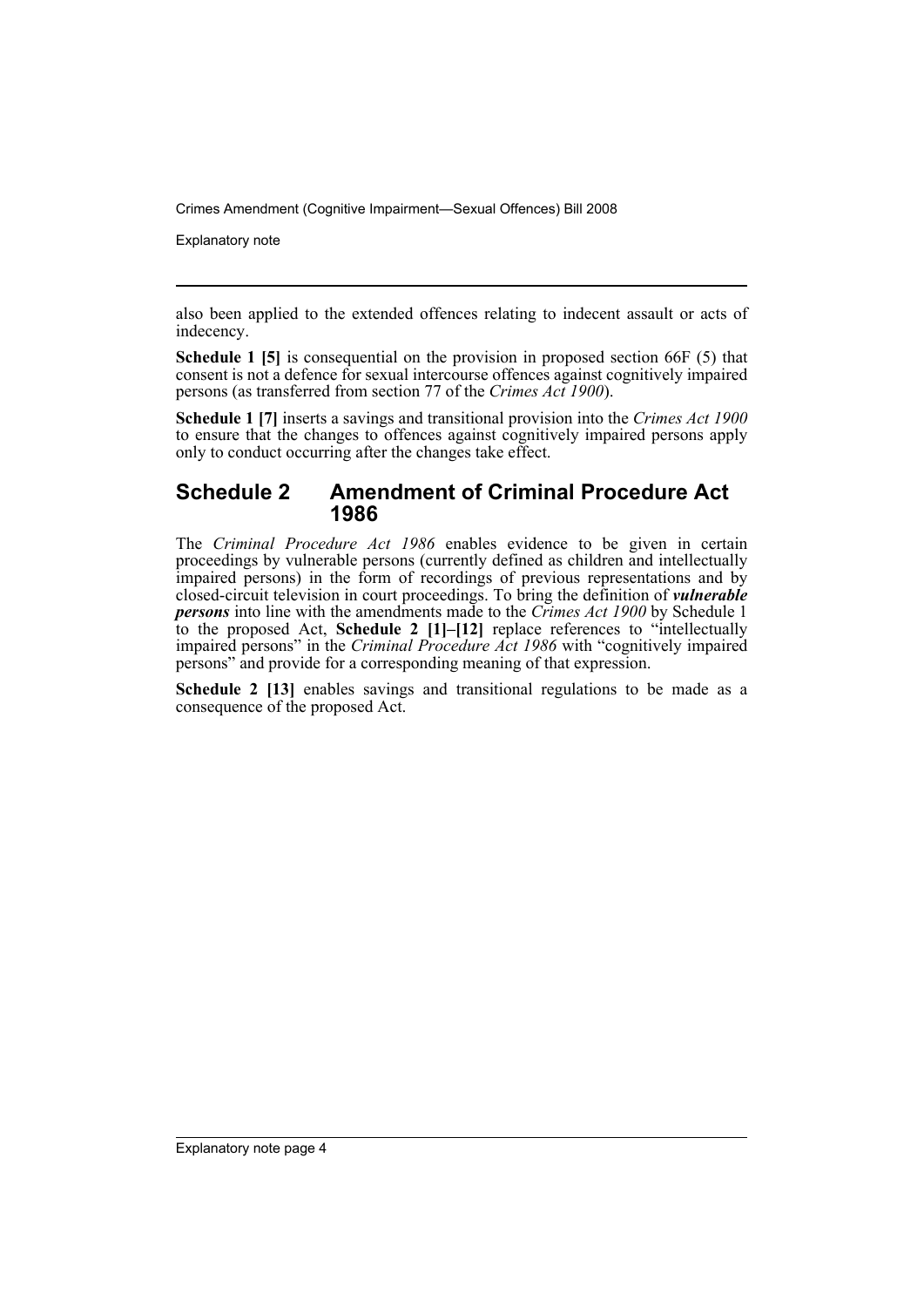First print



New South Wales

# **Crimes Amendment (Cognitive Impairment—Sexual Offences) Bill 2008**

## **Contents**

|            |                                                 | Page |
|------------|-------------------------------------------------|------|
|            | Name of Act                                     |      |
|            | Commencement                                    |      |
|            | Amendment of Crimes Act 1900 No 40              | 2    |
|            | Amendment of Criminal Procedure Act 1986 No 209 | 2    |
| 5          | Repeal of Act                                   | 2    |
| Schedule 1 | Amendment of Crimes Act 1900                    | 3    |
| Schedule 2 | Amendment of Criminal Procedure Act 1986        |      |
|            |                                                 |      |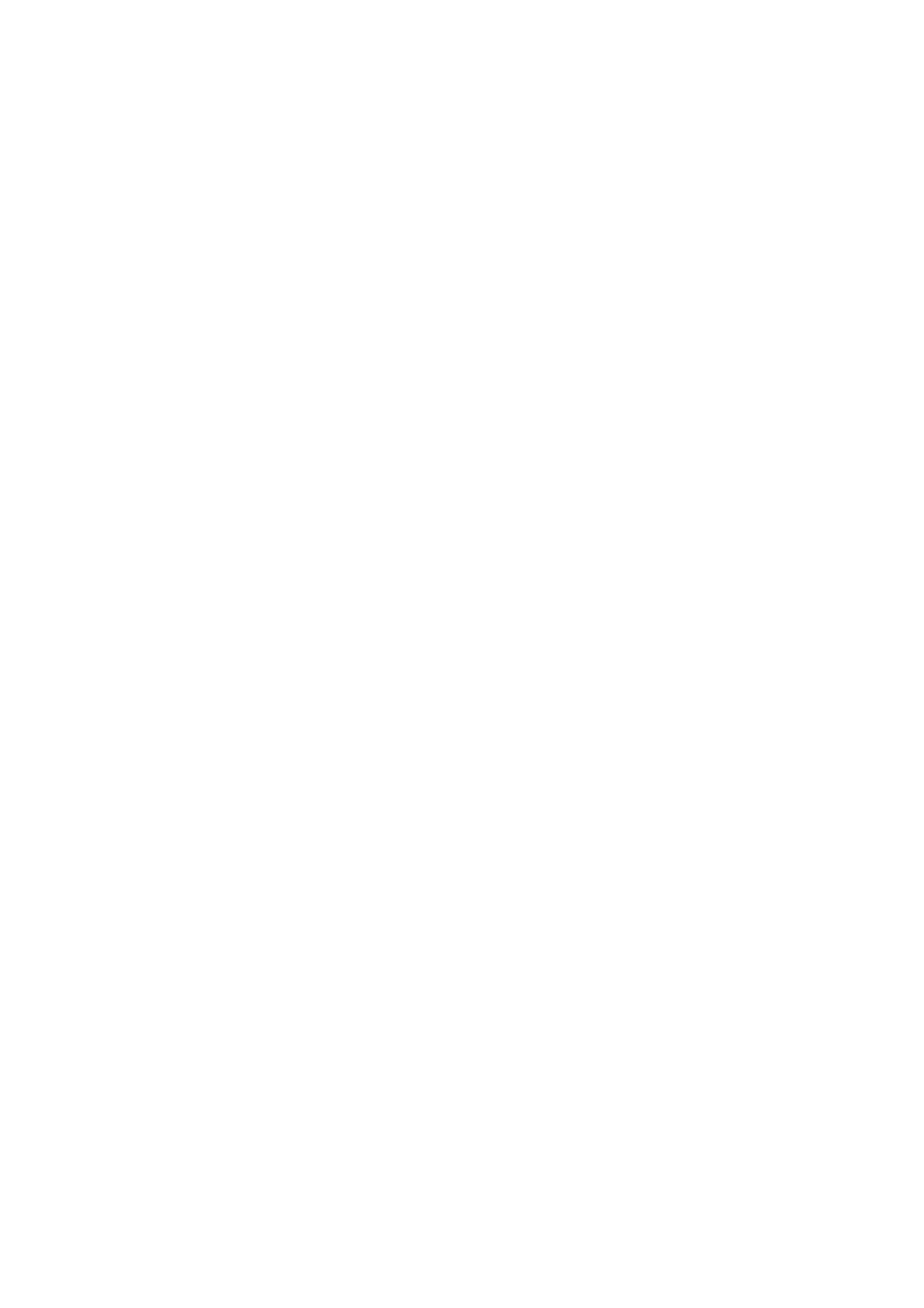

New South Wales

## **Crimes Amendment (Cognitive Impairment—Sexual Offences) Bill 2008**

No , 2008

#### **A Bill for**

An Act to amend the *Crimes Act 1900* with respect to offences of a sexual nature committed against persons who have a cognitive impairment; and to amend the *Criminal Procedure Act 1986* in relation to the giving of evidence by cognitively impaired persons.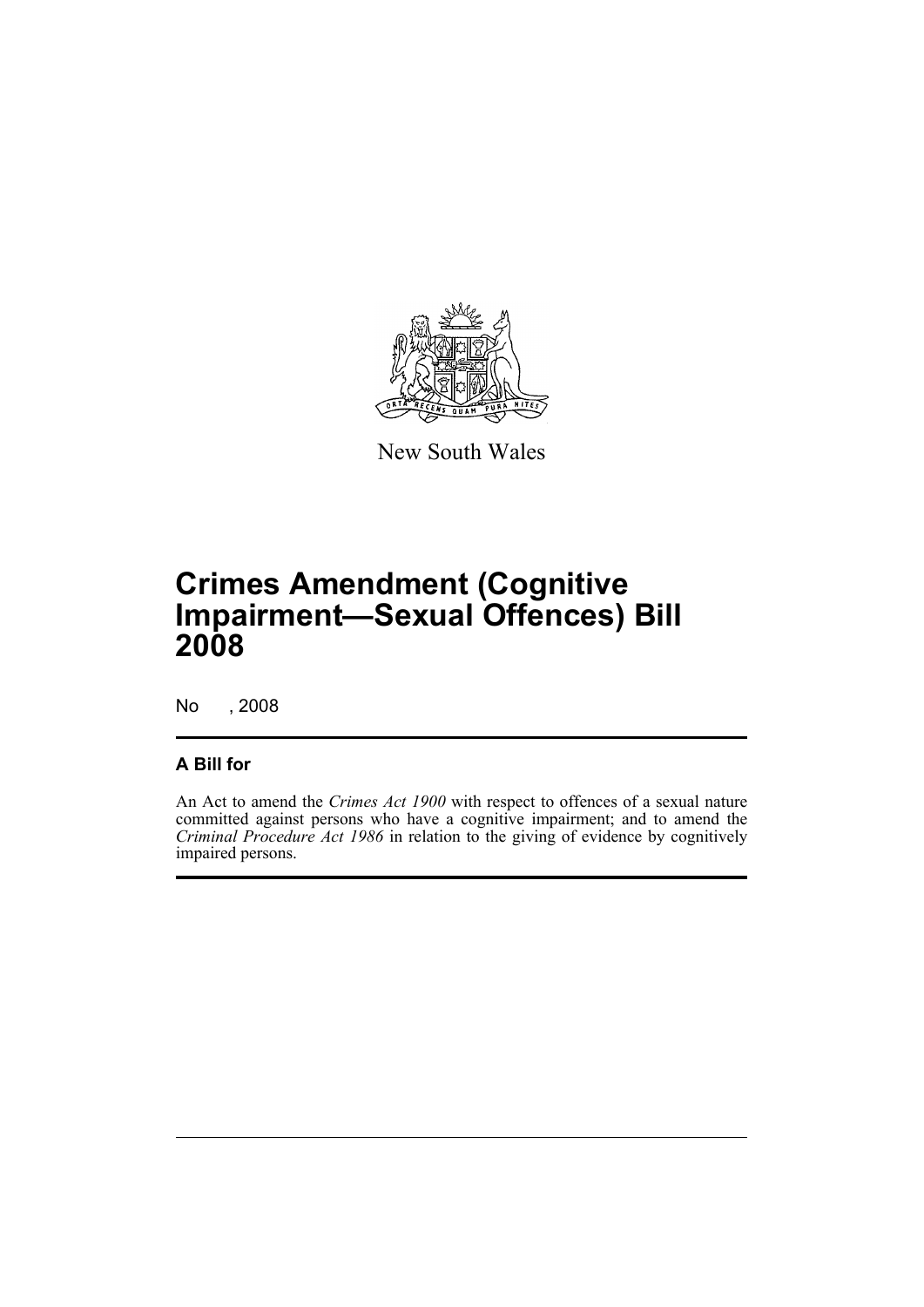<span id="page-7-4"></span><span id="page-7-3"></span><span id="page-7-2"></span><span id="page-7-1"></span><span id="page-7-0"></span>

| The Legislature of New South Wales enacts: |                                                        |                                                                                                                                                           |                              |
|--------------------------------------------|--------------------------------------------------------|-----------------------------------------------------------------------------------------------------------------------------------------------------------|------------------------------|
| 1                                          |                                                        | <b>Name of Act</b>                                                                                                                                        | 2                            |
|                                            |                                                        | This Act is the Crimes Amendment (Cognitive Impairment—Sexual<br>Offences) Act 2008.                                                                      | 3<br>$\overline{\mathbf{4}}$ |
| $\mathbf 2$                                |                                                        | <b>Commencement</b>                                                                                                                                       | 5                            |
|                                            |                                                        | This Act commences on a day or days to be appointed by proclamation.                                                                                      | 6                            |
| 3                                          | Amendment of Crimes Act 1900 No 40                     |                                                                                                                                                           |                              |
|                                            |                                                        | The <i>Crimes Act 1900</i> is amended as set out in Schedule 1.                                                                                           | 8                            |
| $\overline{\mathbf{4}}$                    | <b>Amendment of Criminal Procedure Act 1986 No 209</b> |                                                                                                                                                           |                              |
|                                            |                                                        | The <i>Criminal Procedure Act 1986</i> is amended as set out in Schedule 2.                                                                               | 10                           |
| 5                                          | <b>Repeal of Act</b>                                   |                                                                                                                                                           | 11                           |
|                                            | (1)                                                    | This Act is repealed on the day following the day on which all of the<br>provisions of the Act have commenced.                                            | 12<br>13                     |
|                                            | (2)                                                    | The repeal of this Act does not, because of the operation of section 30<br>of the <i>Interpretation Act 1987</i> , affect any amendment made by this Act. | 14<br>15                     |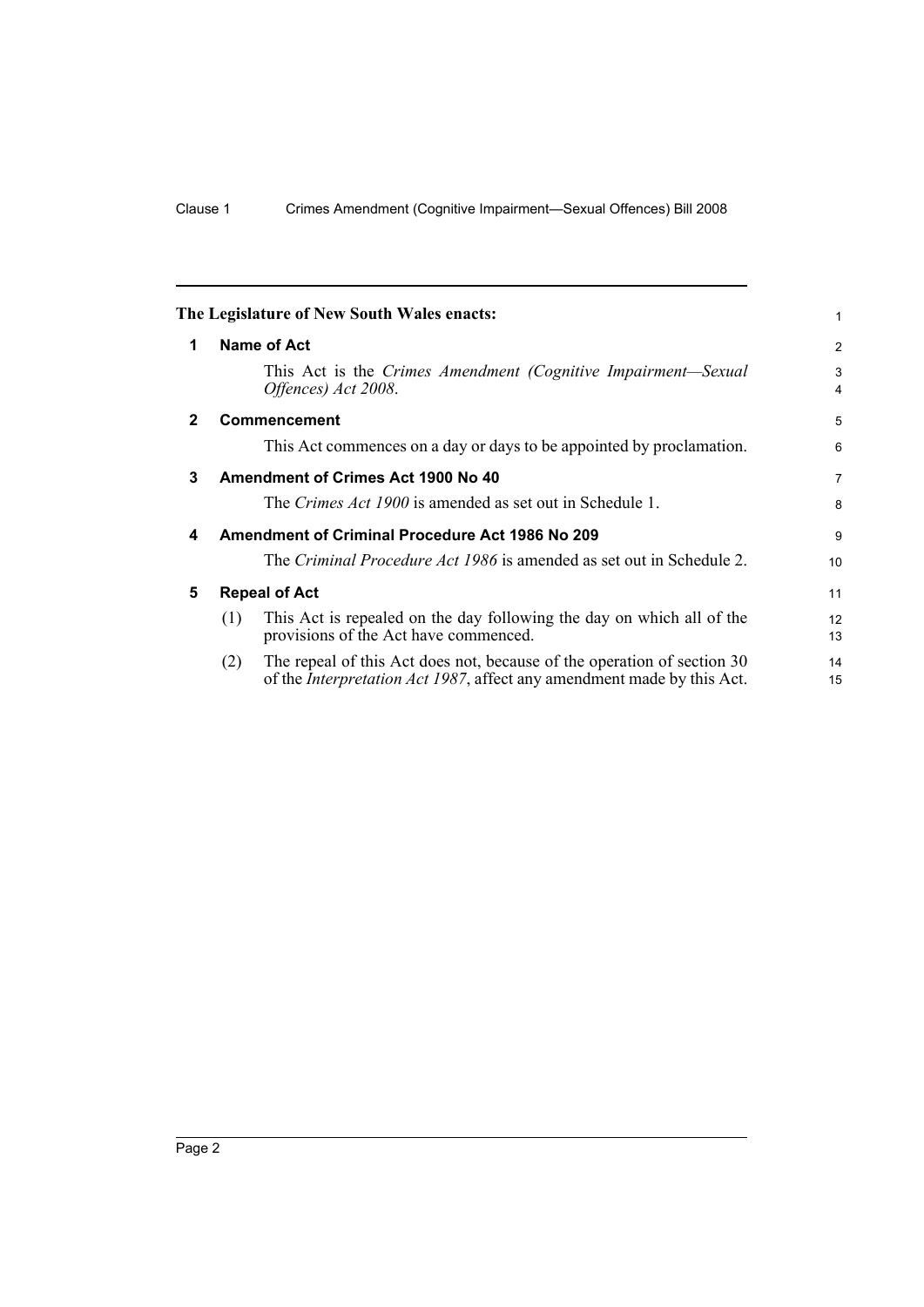Amendment of Crimes Act 1900 Schedule 1

<span id="page-8-0"></span>

| <b>Schedule 1</b> |                                                                                                                                                | <b>Amendment of Crimes Act 1900</b>                                                                                                                                                                                                                                                                                                                                                                                  |                                  |
|-------------------|------------------------------------------------------------------------------------------------------------------------------------------------|----------------------------------------------------------------------------------------------------------------------------------------------------------------------------------------------------------------------------------------------------------------------------------------------------------------------------------------------------------------------------------------------------------------------|----------------------------------|
|                   |                                                                                                                                                | (Section 3)                                                                                                                                                                                                                                                                                                                                                                                                          | $\overline{2}$                   |
| [1]               |                                                                                                                                                | Section 61H Definition of "sexual intercourse" and other terms                                                                                                                                                                                                                                                                                                                                                       | 3                                |
|                   | Insert after section $61H(1)$ :                                                                                                                |                                                                                                                                                                                                                                                                                                                                                                                                                      |                                  |
|                   | (1A)                                                                                                                                           | For the purposes of this Division, a person has a <i>cognitive</i><br><i>impairment</i> if the person has:                                                                                                                                                                                                                                                                                                           | 5<br>6                           |
|                   |                                                                                                                                                | an intellectual disability, or<br>(a)                                                                                                                                                                                                                                                                                                                                                                                | $\overline{7}$                   |
|                   |                                                                                                                                                | a developmental disorder (including an autistic spectrum<br>(b)<br>disorder), or                                                                                                                                                                                                                                                                                                                                     | 8<br>9                           |
|                   |                                                                                                                                                | a neurological disorder, or<br>(c)                                                                                                                                                                                                                                                                                                                                                                                   | 10                               |
|                   |                                                                                                                                                | (d)<br>dementia, or                                                                                                                                                                                                                                                                                                                                                                                                  | 11                               |
|                   |                                                                                                                                                | (e)<br>a severe mental illness, or                                                                                                                                                                                                                                                                                                                                                                                   | 12                               |
|                   |                                                                                                                                                | (f)<br>a brain injury,                                                                                                                                                                                                                                                                                                                                                                                               | 13                               |
|                   |                                                                                                                                                | that results in the person requiring supervision or social<br>habilitation in connection with daily life activities.                                                                                                                                                                                                                                                                                                 | 14<br>15                         |
| [2]               | Sections 61J (2) (g), 61M (3) (e), 61O (3) (d), 66C (5) (f) and 80A (1)<br>(paragraph (g) of the definition of "circumstances of aggravation") |                                                                                                                                                                                                                                                                                                                                                                                                                      | 16<br>17                         |
|                   | Omit "serious intellectual disability" wherever occurring.                                                                                     |                                                                                                                                                                                                                                                                                                                                                                                                                      |                                  |
|                   | Insert instead "cognitive impairment".                                                                                                         |                                                                                                                                                                                                                                                                                                                                                                                                                      | 19                               |
| $[3]$             | <b>Section 61Q Alternative verdicts</b>                                                                                                        |                                                                                                                                                                                                                                                                                                                                                                                                                      | 20                               |
|                   | Insert after section $61Q(4)$ :                                                                                                                |                                                                                                                                                                                                                                                                                                                                                                                                                      |                                  |
|                   | (5)                                                                                                                                            | Question of consent regarding cognitive impairment                                                                                                                                                                                                                                                                                                                                                                   | 22                               |
|                   |                                                                                                                                                | If on the trial of a person for an offence under section 61I, 61J or<br>61JA, the jury is not satisfied that the accused is guilty of the<br>offence charged, but is satisfied on the evidence that the accused<br>is guilty of an offence under section 66F, it may find the accused<br>not guilty of the offence charged but guilty of the latter offence,<br>and the accused is liable to punishment accordingly. | 23<br>24<br>25<br>26<br>27<br>28 |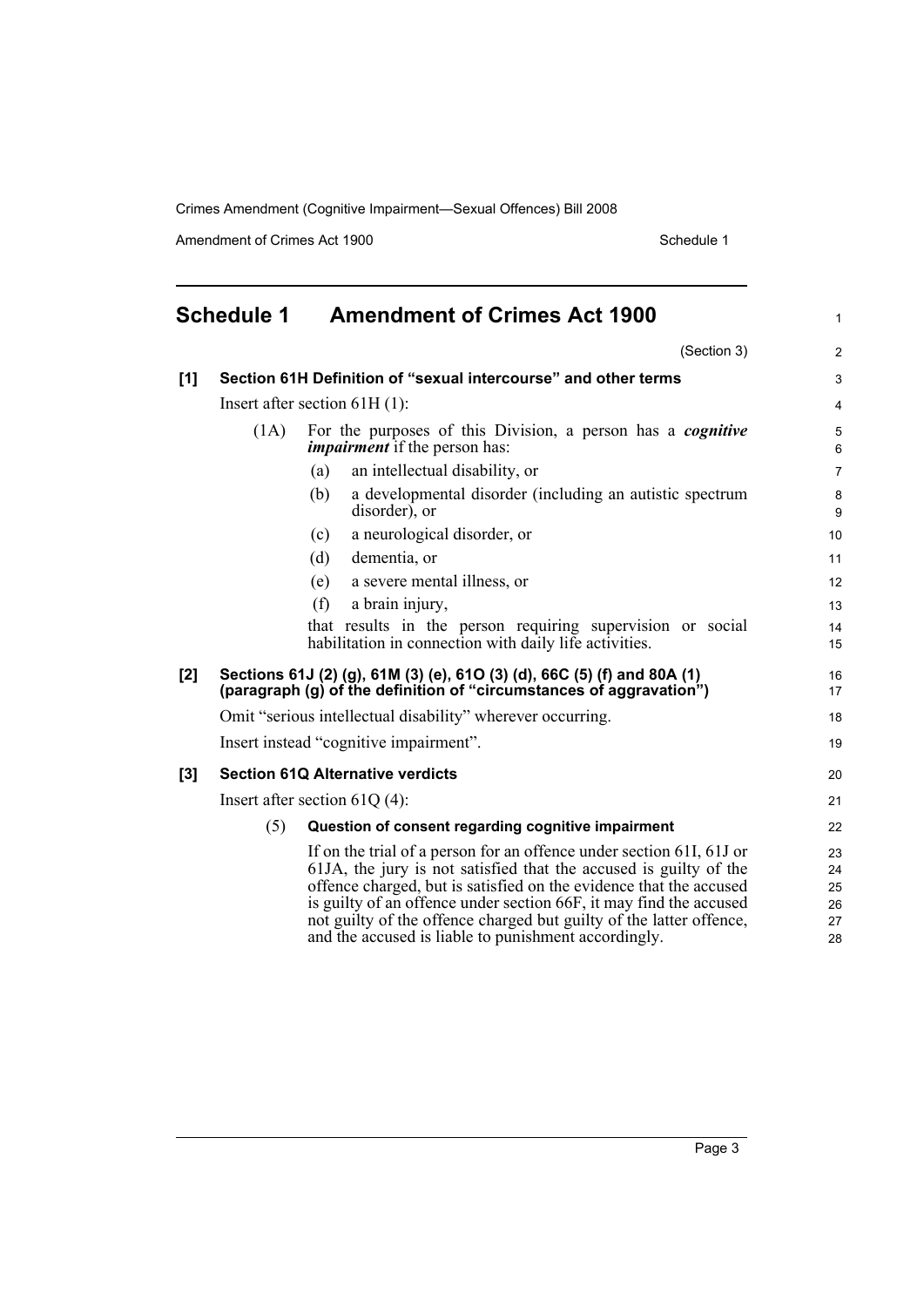Schedule 1 Amendment of Crimes Act 1900

| [4] |                                   | <b>Section 66F</b>                   |                                                                                                                                                                                                                                              | $\mathbf{1}$         |
|-----|-----------------------------------|--------------------------------------|----------------------------------------------------------------------------------------------------------------------------------------------------------------------------------------------------------------------------------------------|----------------------|
|     | Omit the section. Insert instead: |                                      |                                                                                                                                                                                                                                              | 2                    |
|     | 66F                               | Sexual offences-cognitive impairment |                                                                                                                                                                                                                                              |                      |
|     |                                   | (1)                                  | Meaning of "person responsible for care"                                                                                                                                                                                                     | $\overline{4}$       |
|     |                                   |                                      | For the purposes of this section, a person is responsible for the<br>care of a person who has a cognitive impairment if the person<br>provides care to that person:                                                                          | 5<br>6<br>7          |
|     |                                   |                                      | at a facility at which persons with a cognitive impairment<br>(a)<br>are detained, reside or attend, or                                                                                                                                      | 8<br>9               |
|     |                                   |                                      | at the home of that person in the course of a program under<br>(b)<br>which any such facility or other government or community<br>organisation provides care to persons with a cognitive<br>impairment.                                      | 10<br>11<br>12<br>13 |
|     |                                   |                                      | The care of a person with a cognitive impairment includes<br>voluntary care, health professional care, education, home care<br>and supervision.                                                                                              | 14<br>15<br>16       |
|     |                                   | (2)                                  | Sexual intercourse: person responsible for care                                                                                                                                                                                              | 17                   |
|     |                                   |                                      | A person:                                                                                                                                                                                                                                    | 18                   |
|     |                                   |                                      | who has sexual intercourse with a person who has a<br>(a)<br>cognitive impairment, and                                                                                                                                                       | 19<br>20             |
|     |                                   |                                      | who is responsible for the care of that person (whether<br>(b)<br>generally or at the time of the sexual intercourse),                                                                                                                       | 21<br>22             |
|     |                                   |                                      | is guilty of an offence.                                                                                                                                                                                                                     | 23                   |
|     |                                   |                                      | Maximum penalty: imprisonment for 10 years.                                                                                                                                                                                                  | 24                   |
|     |                                   | (3)                                  | Sexual intercourse: taking advantage of impairment                                                                                                                                                                                           | 25                   |
|     |                                   |                                      | A person who has sexual intercourse with a person who has a<br>cognitive impairment, with the intention of taking advantage of<br>that person's cognitive impairment, is guilty of an offence.<br>Maximum penalty: imprisonment for 8 years. | 26<br>27<br>28<br>29 |
|     |                                   |                                      |                                                                                                                                                                                                                                              |                      |
|     |                                   | (4)                                  | <b>Attempts</b>                                                                                                                                                                                                                              | 30                   |
|     |                                   |                                      | A person who attempts to commit an offence under subsection<br>$(2)$ or $(3)$ is guilty of an offence and liable to the penalty provided<br>for the commission of the offence.                                                               | 31<br>32<br>33       |
|     |                                   | (5)                                  | Consent not a defence for sexual intercourse                                                                                                                                                                                                 | 34                   |
|     |                                   |                                      | The consent of a person who has a cognitive impairment is not a<br>defence to a charge for an offence under subsection $(2)$ – $(4)$ .                                                                                                       | 35<br>36             |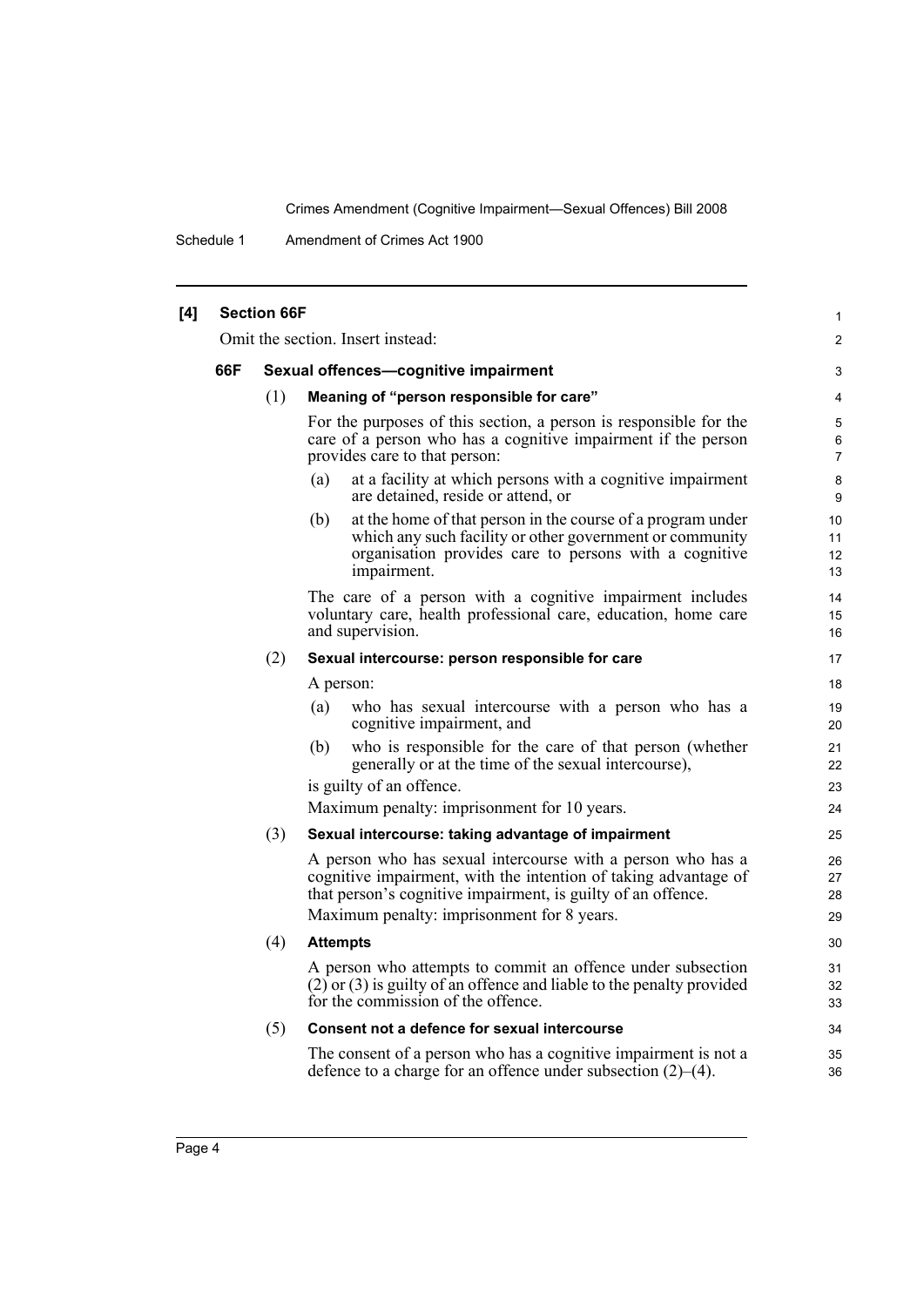Amendment of Crimes Act 1900 Schedule 1

|     | (6)                                                          |     | Consent not a defence for indecent assault or act of indecency                                                                                                                                                                         | 1                                       |
|-----|--------------------------------------------------------------|-----|----------------------------------------------------------------------------------------------------------------------------------------------------------------------------------------------------------------------------------------|-----------------------------------------|
|     |                                                              |     | The consent of a person who has a cognitive impairment is not a<br>defence to a charge for an offence under section $61L$ , $61M$ $(1)$ ,<br>$61N$ (2) or $61O(1A)$ (or under section $61P$ in connection with<br>such an offence) if: | $\overline{2}$<br>$\mathsf 3$<br>4<br>5 |
|     |                                                              | (a) | the accused was responsible for the care of that person<br>(whether generally or at the time of the conduct<br>constituting the offence), or                                                                                           | 6<br>7<br>8                             |
|     |                                                              | (b) | the accused engaged in the conduct constituting the<br>offence with the intention of taking advantage of that<br>person's cognitive impairment.                                                                                        | 9<br>10<br>11                           |
|     | (7)                                                          |     | <b>Defences</b>                                                                                                                                                                                                                        | 12                                      |
|     |                                                              |     | It is a defence to a charge for an offence under subsection $(2)$ – $(4)$<br>or an offence referred to in subsection (6) in which the<br>prosecution relies on the operation of that subsection:                                       | 13<br>14<br>15                          |
|     |                                                              | (a) | if, at the time of the conduct constituting the offence:                                                                                                                                                                               | 16                                      |
|     |                                                              |     | (i)<br>the accused did not know the person to whom the<br>charge relates had a cognitive impairment, or                                                                                                                                | 17<br>18                                |
|     |                                                              |     | the accused was married to the person to whom the<br>(11)<br>charge relates or was an established de facto partner<br>of that person, or                                                                                               | 19<br>20<br>21                          |
|     |                                                              | (b) | if the act constituting the offence was carried out for any<br>proper medical or hygienic purpose.                                                                                                                                     | 22<br>23                                |
|     | (8)                                                          |     | Approval of Attorney General for prosecution                                                                                                                                                                                           | 24                                      |
|     |                                                              |     | A prosecution for any of the following offences may not be<br>commenced without the approval of the Attorney General:                                                                                                                  | 25<br>26                                |
|     |                                                              | (a) | an offence under subsection $(2)$ – $(4)$ ,                                                                                                                                                                                            | 27                                      |
|     |                                                              | (b) | an offence referred to in subsection $(6)$ in which the<br>prosecution relies on the operation of that subsection.                                                                                                                     | 28<br>29                                |
| [5] |                                                              |     | Section 77 Consent no defence in certain cases                                                                                                                                                                                         | 30                                      |
|     |                                                              |     | Omit "66F," from section 77 (1).                                                                                                                                                                                                       | 31                                      |
| [6] |                                                              |     | Section 80C Meaning of "circumstances of aggravation"                                                                                                                                                                                  | 32                                      |
|     | Omit "serious intellectual disability" from section 80C (b). |     |                                                                                                                                                                                                                                        |                                         |
|     |                                                              |     | Insert instead "cognitive impairment (within the meaning of Division 10)".                                                                                                                                                             | 34                                      |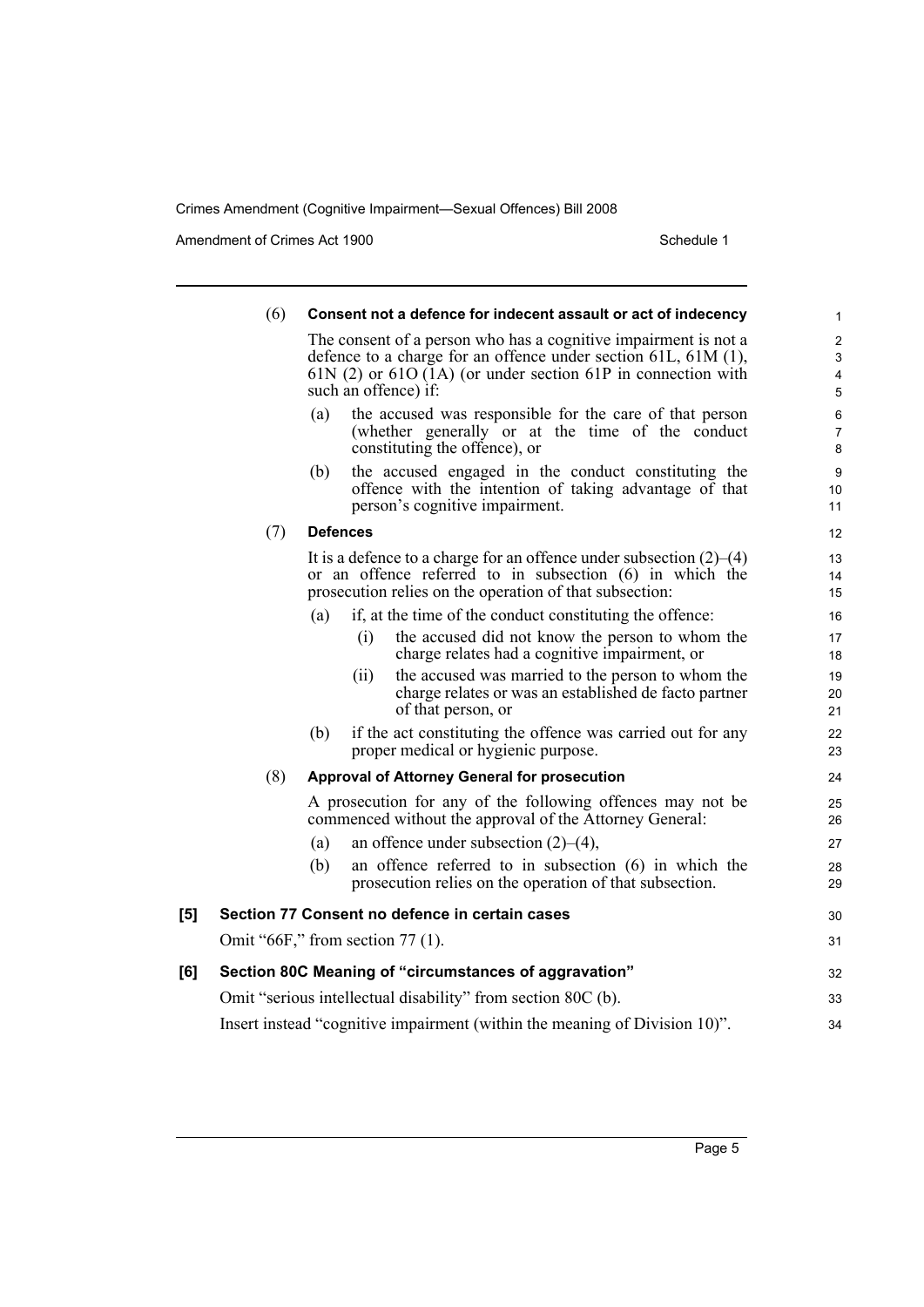Schedule 1 Amendment of Crimes Act 1900

#### **[7] Schedule 11 Savings and transitional provisions**

Insert at the end of the Schedule with appropriate Part and clause numbering:

### **Part Crimes Amendment (Cognitive Impairment—Sexual Offences) Act 2008**

| <b>Amendments</b> |  |
|-------------------|--|
|-------------------|--|

An amendment made to this Act by the *Crimes Amendment (Cognitive Impairment—Sexual Offences) Act 2008* does not apply in respect of an offence committed before the commencement of the amendment.

1 2

3 4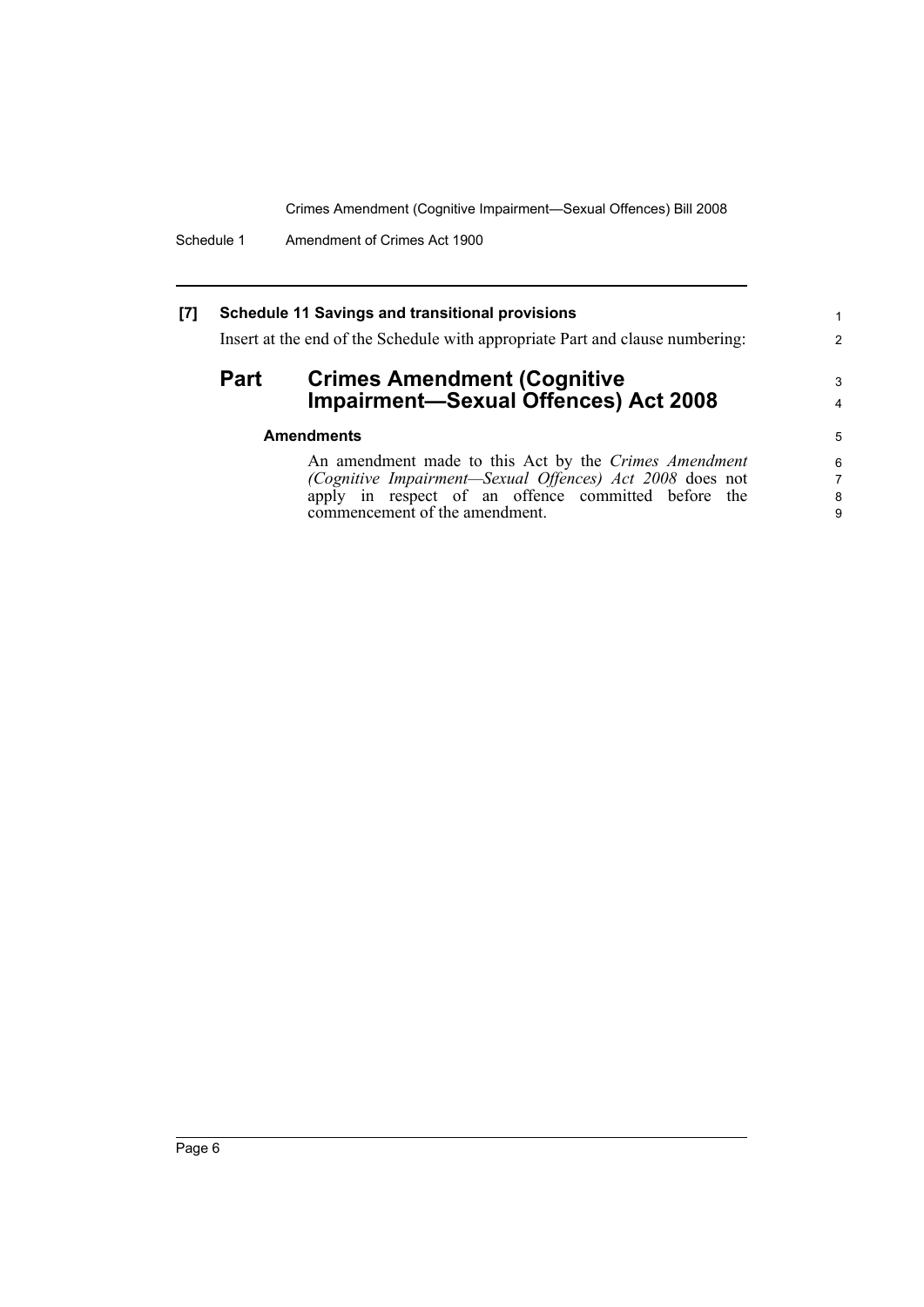Amendment of Criminal Procedure Act 1986 Schedule 2

<span id="page-12-0"></span>

|     | <b>Schedule 2</b><br><b>Amendment of Criminal Procedure Act</b><br>1986                               | $\mathbf{1}$<br>$\overline{2}$ |
|-----|-------------------------------------------------------------------------------------------------------|--------------------------------|
|     | (Section 4)                                                                                           | 3                              |
| [1] | Section 76 Recordings of interviews with vulnerable persons                                           | 4                              |
|     | Omit "intellectually impaired persons" from the note to the section.                                  | 5                              |
|     | Insert instead "cognitively impaired persons".                                                        | 6                              |
| [2] | Section 91 Witness may be directed to attend                                                          | $\overline{7}$                 |
|     | Omit "an intellectually impaired person" from section 91 (7A).                                        | 8                              |
|     | Insert instead "a cognitively impaired person".                                                       | 9                              |
| [3] | Section 185 Recording of interviews with vulnerable persons                                           | 10                             |
|     | Omit "intellectually impaired persons" from the note to the section.                                  | 11                             |
|     | Insert instead "cognitively impaired persons".                                                        | 12                             |
| [4] | <b>Section 306M Definitions</b>                                                                       | 13                             |
|     | Insert in alphabetical order in section 306M (1):                                                     | 14                             |
|     | <i>cognitively impaired person</i> means a person who has a cognitive<br>impairment.                  | 15<br>16                       |
| [5] | Section 306M (1), definition of "intellectually impaired person"                                      | 17                             |
|     | Omit the definition.                                                                                  | 18                             |
| [6] | Section 306M (1), definition of "vulnerable person"                                                   | 19                             |
|     | Omit "an intellectually impaired person".                                                             | 20                             |
|     | Insert instead "a cognitively impaired person".                                                       | 21                             |
| [7] | Section 306M (2) (including the note)                                                                 | 22                             |
|     | Omit the subsection. Insert instead:                                                                  | 23                             |
|     | For the purposes of this Part, a <i>cognitive impairment</i> includes<br>(2)<br>any of the following: | 24<br>25                       |
|     | an intellectual disability,<br>(a)                                                                    | 26                             |
|     | a developmental disorder (including an autistic spectrum<br>(b)<br>disorder),                         | 27<br>28                       |
|     | a neurological disorder,<br>(c)                                                                       | 29                             |
|     | dementia,<br>(d)                                                                                      | 30                             |

Page 7